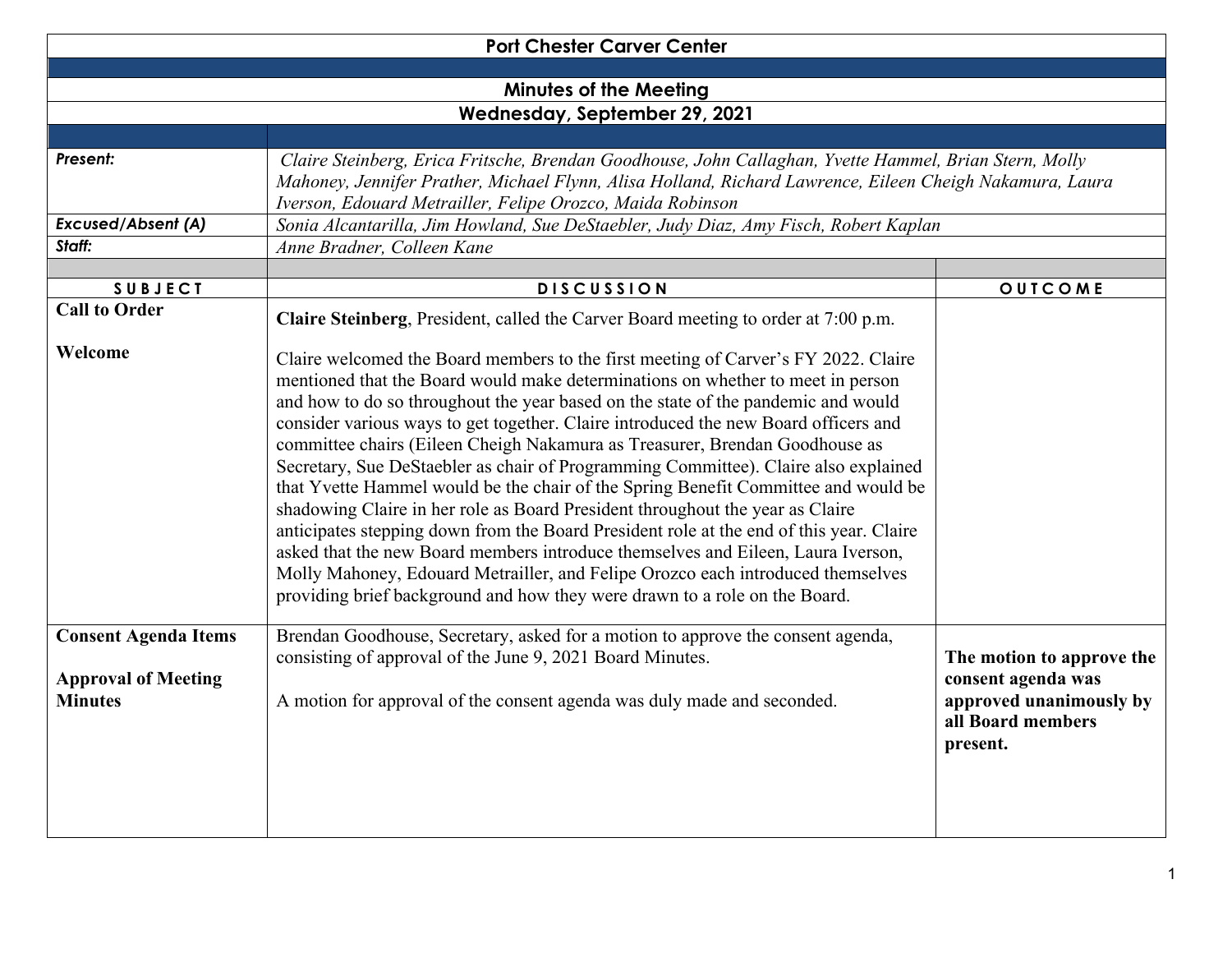| <b>CEO</b> Report | Anne Bradner provided the Board with an update.                                                                                                                                                                                                                                                                                                                                                                                                                                                         |  |
|-------------------|---------------------------------------------------------------------------------------------------------------------------------------------------------------------------------------------------------------------------------------------------------------------------------------------------------------------------------------------------------------------------------------------------------------------------------------------------------------------------------------------------------|--|
|                   | Anne began by informing the Board that Carver had recently received a \$500,000 gift<br>from the Wachenheim family, which was made in memory of Ryan Mahoney (Derek<br>Mahoney's brother) and expressed her gratitude to the Wachenheim family and the<br>Mahoney family for the work they have done on behalf of Carver. Anne went on to<br>give an update of the status of various programs/issues at Carver:                                                                                         |  |
|                   | Flood Relief: Anne explained that Carver had received was notified of eligibility to<br>receive a \$15,000 grant from Westchester County to help with flood relief and that<br>Carver is in the process of coordinating with official organizations, and the donor<br>community to assist community members affected by the recent flooding. Anne<br>explained that Carver would act as a clearinghouse by screening requests and<br>distributing gift cards to families impacted by flooding from Ida. |  |
|                   | Teen Center: The teen center is open again and Carver is looking to hire a Carver<br>Scholar Coach—there is a job posting, and Carver is in the early stages of interviewing<br>candidates. Anne advised that Carver is discussing a teen center scholarship program<br>with interested donors.                                                                                                                                                                                                         |  |
|                   | Citizenship Program: The citizenship program continues to be a success with two<br>participants recently gaining their citizenship.                                                                                                                                                                                                                                                                                                                                                                     |  |
|                   | Carver Market: The market remains very active as it has been since the onset of the<br>pandemic.                                                                                                                                                                                                                                                                                                                                                                                                        |  |
|                   | Music Lessons: Music lessons with Soundwave started last Spring. Soundwave had<br>provided over 200 lessons by the end of the Summer and there are approximately 50-<br>60 students anticipated for the program this Fall.                                                                                                                                                                                                                                                                              |  |
|                   | Scout Troops: The Scout Troops have returned and there are three new Eagle Scouts<br>from the program.                                                                                                                                                                                                                                                                                                                                                                                                  |  |
|                   | Aquatics: Anne explained that Carver is facing a shortage of lifeguards. Carver has<br>been able to keep all lessons and rentals, but there are some gaps in the use of the pool<br>during the day. The Rye YMCA closed due to flooding and reached out to Carver<br>about using its pool. Carver has made its pool available for open swim and the Rye<br>YMCA has provided its own lifeguards.                                                                                                        |  |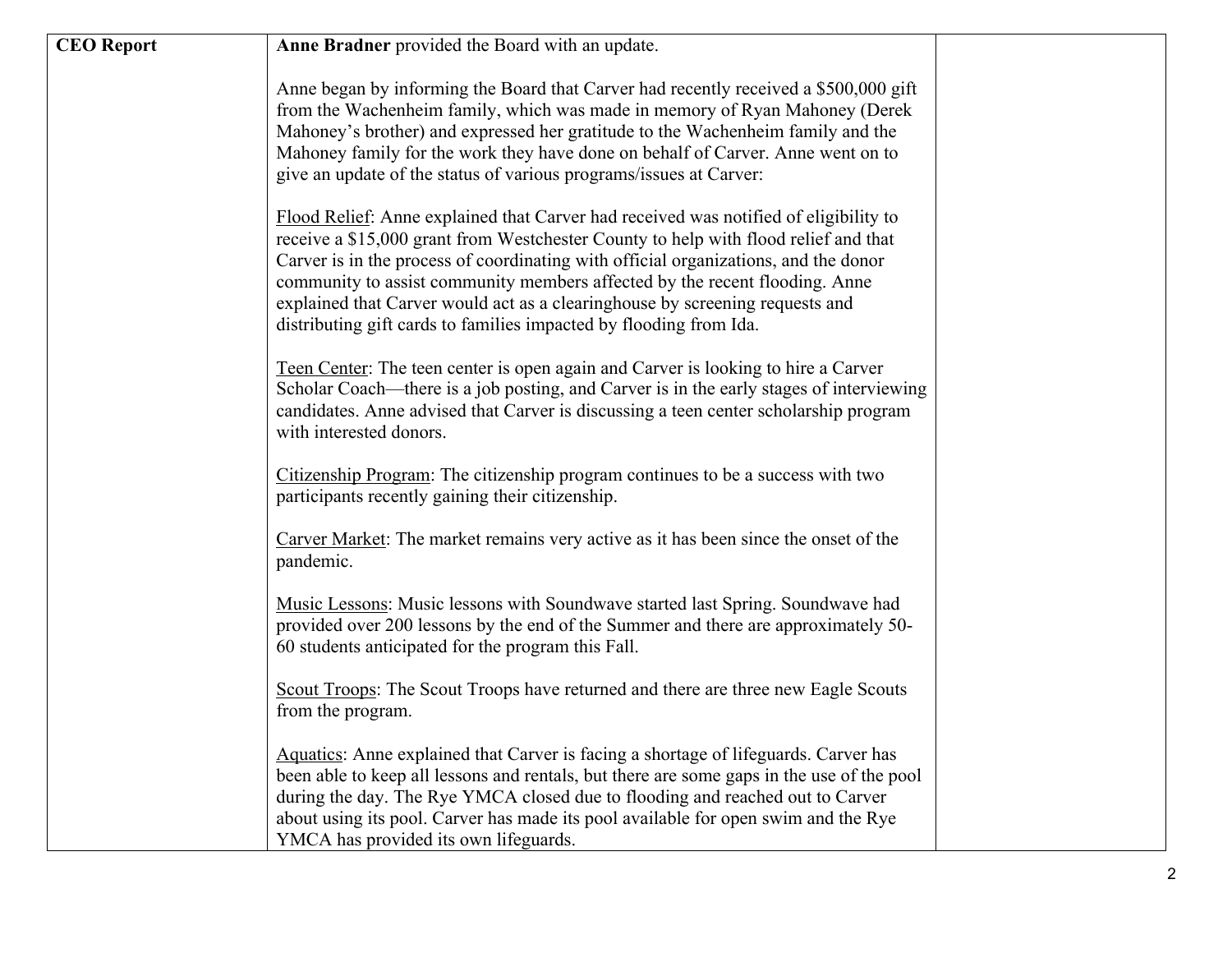| Afterschool: The school district put out an RFP for a different type of afterschool<br>program than in the past and Carver has re-thought its program to fit with the District's<br>request. The District asked for a hot meal for all elementary school students and for a<br>middle school program. For the middle school program, the district has asked for a<br>pilot program for 60 students, which includes one hour of sports and one hour of<br>academic enrichment. There is a one-year commitment, but the District has funding<br>via ARP funds, for five years. |  |
|------------------------------------------------------------------------------------------------------------------------------------------------------------------------------------------------------------------------------------------------------------------------------------------------------------------------------------------------------------------------------------------------------------------------------------------------------------------------------------------------------------------------------------------------------------------------------|--|
| Head Start: Carver is working on a lease agreement with Head Start. Anne noted that<br>Head Start is considering helping Carver pay for certain rooftop HVAC unit repairs<br>with extra funding that it (Head Start) has.                                                                                                                                                                                                                                                                                                                                                    |  |
| SPARC: SPARC which is a program providing social, recreational, and therapeutic<br>services for persons with extra needs, has started renting space at Carver.                                                                                                                                                                                                                                                                                                                                                                                                               |  |
| <b>PPP &amp; Related:</b> Carver has filed an application for employee retention credit and is<br>ready to file its PPP Round 2 application. Carver is receiving \$5,500 in an emergency<br>services grant for food services.                                                                                                                                                                                                                                                                                                                                                |  |
| Staffing: Carver is looking to fill several positions where employees moved or took<br>other jobs (STEAM coordinator, school-age program) and is facing staff shortages<br>with custodians, lifeguards, and in the welcome center. In response to questions from<br>the Board, Anne said that Carver is evaluating whether it needs to increase pay for<br>entry level (and all positions) and the feasibility of doing so.                                                                                                                                                  |  |
| Anne advised the Carver's chef is retiring. He has agreed to stay on through<br>November, but Carver is focused on finding a new chef as that position needs to be<br>filled to be able to roll out the new afterschool program. In addition, to hiring a chef,<br>Carver is evaluating changes in its food service program based on the results of an<br>audit conducted last Summer.                                                                                                                                                                                       |  |
| Institutional Goals: Lastly, Anne introduced the items that Carver has identified as its<br>institutional goals for this year: (1) quantify and develop a plan to address major<br>capital facility needs, (2) evaluate and adapt programming to be impactful and fiscally<br>responsible, (3) initiate a comprehensive strategic planning process to guide decision-<br>making, (4) address staffing needs.                                                                                                                                                                 |  |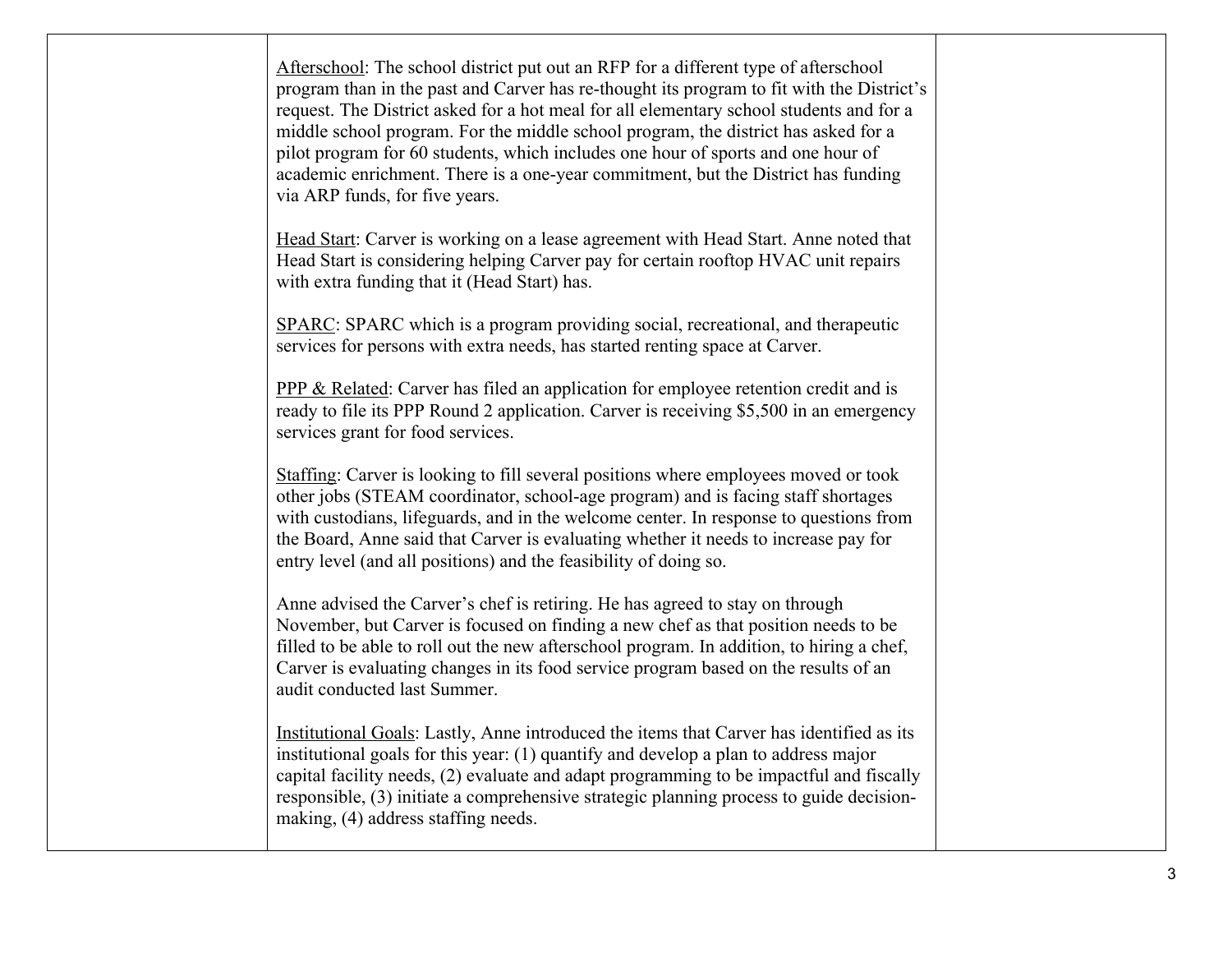| <b>Advancement</b> | Colleen Kane presented the Board with an update on advancement.                                                                                                                                                                                                                                                                     |  |
|--------------------|-------------------------------------------------------------------------------------------------------------------------------------------------------------------------------------------------------------------------------------------------------------------------------------------------------------------------------------|--|
|                    | Colleen reported that Carver was generally doing well in fundraising: at 54% of its<br>way to its goal for unrestricted contributions and 20% on restricted contributions.<br>Colleen explained that she wants Carver to hit its goal on unrestricted contributions<br>excluding the \$500,000 gift.                                |  |
|                    | Colleen reported that Carver was actively seeking grants and that its LAPA<br>Fundraising team were very effective at identifying and writing grant proposals<br>(averaging one proposal per week).                                                                                                                                 |  |
|                    | Colleen advised that Carver was preparing for the Annual Appeal. The Annual Appeal<br>is expected to drop in mid-November. The draft of the appeal letter is with the<br>designer. Colleen encouraged Board members to provide updated contact information<br>and to include personal notes on the Appeal materials sent to donors. |  |
|                    | Colleen reported that Carver has a hold for the Greenwich Hyatt for April 23, 2022,<br>for the Spring Benefit. Because of the uncertain situation with the pandemic, Carver is<br>evaluating different options (in person, virtual, in person with virtual component). The<br>honoree for the benefit will be Tom F. Murphy.        |  |
|                    | Colleen then went through some other grant and funding sources:                                                                                                                                                                                                                                                                     |  |
|                    | Field Hall Foundation: Carver has received applied for a grant for grocery delivery to<br>seniors. This is something Carver is already doing but can be expanded.                                                                                                                                                                   |  |
|                    | Ida Relief: Carver is receiving emergency funding from the County for Ida relief.                                                                                                                                                                                                                                                   |  |
|                    | Munzer Foundation: Carver is having good conversations with the Munzer<br>Foundation, who wants to work with Carver on strategic planning.                                                                                                                                                                                          |  |
|                    | Capital Repairs: Carver is seeking a block grant to address some of its needed capital<br>expenditures.                                                                                                                                                                                                                             |  |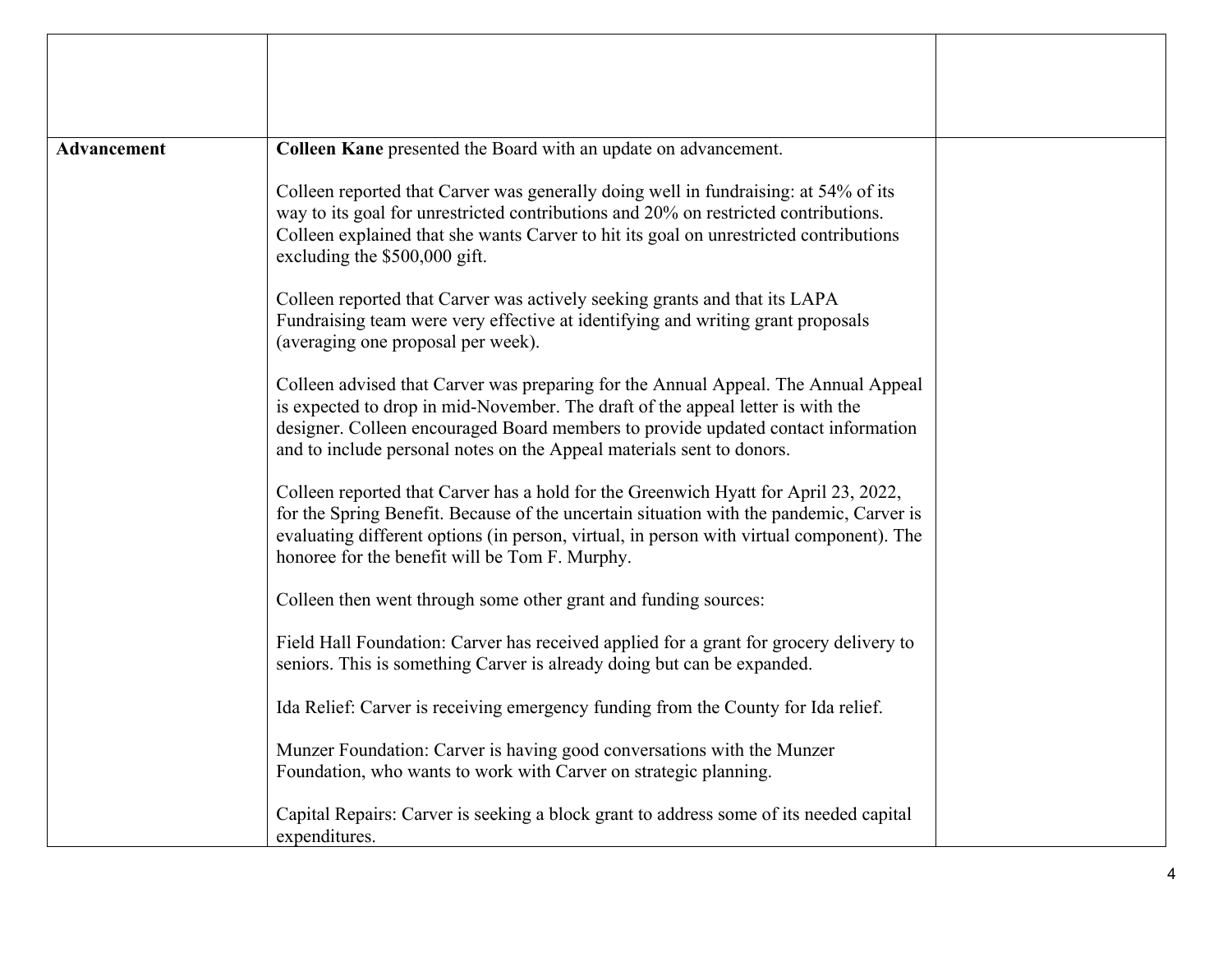| <b>Finance Report</b>    | Eileen Cheigh Nakamura, Treasurer, and Anne Bradner gave an update on Carver's<br>financial performance through the first few months of FY 2022 and presented the<br>proposed FY 2022 budget.<br>The \$500,000 gift gave Carver a big cash flow boost putting it well above budget,<br>excluding that gift, Carver is operating approximately at budget.<br>Eileen and Claire introduced the proposed budget and explained that some items<br>remained open and would need to be captured on a forward-looking basis.<br>A motion was duly made and seconded to approve the FY 2022 budget.                                                                                                                                                                                                                                                                                                                                                                                                                                                                                                                                                                                                                                                                                                                                                                                                                              | The motion to approve the<br>FY 2022 Budget was<br>approved by unanimous<br>consent of all Board<br>members present. |
|--------------------------|--------------------------------------------------------------------------------------------------------------------------------------------------------------------------------------------------------------------------------------------------------------------------------------------------------------------------------------------------------------------------------------------------------------------------------------------------------------------------------------------------------------------------------------------------------------------------------------------------------------------------------------------------------------------------------------------------------------------------------------------------------------------------------------------------------------------------------------------------------------------------------------------------------------------------------------------------------------------------------------------------------------------------------------------------------------------------------------------------------------------------------------------------------------------------------------------------------------------------------------------------------------------------------------------------------------------------------------------------------------------------------------------------------------------------|----------------------------------------------------------------------------------------------------------------------|
| <b>Facilities Report</b> | Richard Lawrence, chair of Facilities Committee, and Anne Bradner gave an update<br>on Carver's facilities and capital expenditure needs.<br>Rich explained that Carver's immediate needs were (a) a new heat exchanger, (b) fire<br>alarm/sprinkler system, and (c) HVAC roof unit replacements.<br>Rich and Anne reported that the heat exchanger has been installed, that Carver was<br>communicating with the Building Department to clarify whether it needs sprinklers<br>and an emergency exit out of the gym or whether only one is needed. Additionally, as<br>addressed by Colleen, Head Start is seeking federal funds to assist with repairs to the<br>rooftop HVAC units.<br>Carver's primary longer-term needs are to replace the boiler and related piping<br>(estimate at this time of \$700,000) and repave the driveway and parking lot (estimate<br>of \$400,000). Rich and Anne reported that Carver was obtaining multiple estimates for<br>all needed capital expenditures and expected that at the November Board meeting,<br>would be able to present this to the Board and have a discussion regarding developing<br>a plan to prioritize and pay for repairs.<br>Anne and Rich reported that the parking lot repairs were included in Carver's<br>requested block grant, and explained that under the grant program, the grant is for the<br>lesser of \$250,000 or half of the project costs. |                                                                                                                      |